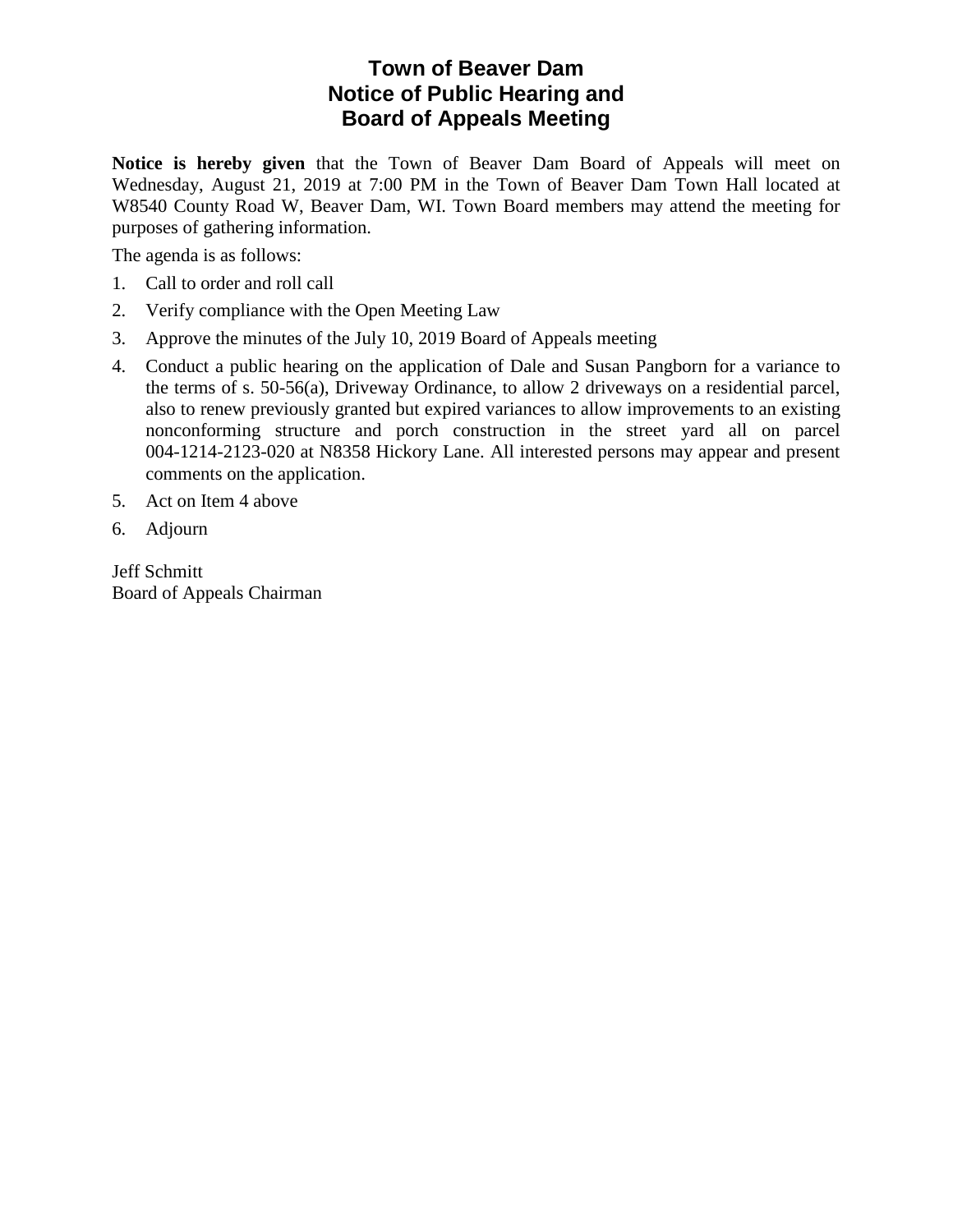# **Appeal Application**

| Applicant (Agent) Dale Pangborn                                                 |                                                                                                                       |
|---------------------------------------------------------------------------------|-----------------------------------------------------------------------------------------------------------------------|
| Street Address N8358 Hickory Ln                                                 |                                                                                                                       |
| City, State, Zip Code Beaver Dam, WI 53916                                      |                                                                                                                       |
| Phone Number 920-319-1007                                                       | Email dbpangborn@outlook.com                                                                                          |
| Property Owner (If different from applicant)                                    | <u> 1980 - John Stein, Amerikaansk politiker (* 1980)</u>                                                             |
|                                                                                 |                                                                                                                       |
|                                                                                 |                                                                                                                       |
|                                                                                 |                                                                                                                       |
| Parcel Identification Number (PIN) 004-1214-2123-020                            |                                                                                                                       |
| Site Address N8356 & N8358 Hickory Ln, Beaver Dam, WI 53916                     |                                                                                                                       |
| Subdivision & Lot Number or CSM Number Lakeview Heights, lot #9<br>Zoning $R-1$ | <u> 1989 - Johann Barn, mars ann an t-Amhain an t-Amhain an t-Amhain an t-Amhain an t-Amhain an t-Amhain an t-Amh</u> |
| Present Use of Property Residential                                             | <u> 1989 - Johann Barbara, martxa alemaniar arg</u>                                                                   |
| Proposed Use of Property Residential                                            |                                                                                                                       |
| garages, front porches, and screen porches                                      | List any prior variances granted or denied for this property Granted variance in May 2018 to build                    |
|                                                                                 | Describe all Nonconforming structures and uses on this property _________________                                     |
| R-2 property in R-1 zone (built prior to town zoning)                           | <u> 1989 - Johann Barbara, martxa alemaniar arg</u>                                                                   |
| Zoning Ordinance Section for which a variance is sought                         |                                                                                                                       |
| 2 driveways. Also, renew previous variances above which have expired.           | Variance Requested Add driveway to the North end of the property. Property to have total of                           |
| additional sheet if necessary.                                                  | List names and addresses of all property owners within 300 feet of the subject parcel. Attach                         |
| Name                                                                            | Address                                                                                                               |
|                                                                                 |                                                                                                                       |
|                                                                                 |                                                                                                                       |
|                                                                                 |                                                                                                                       |
|                                                                                 |                                                                                                                       |

 $\mathcal{L}_\mathcal{L} = \mathcal{L}_\mathcal{L} = \mathcal{L}_\mathcal{L} = \mathcal{L}_\mathcal{L} = \mathcal{L}_\mathcal{L} = \mathcal{L}_\mathcal{L} = \mathcal{L}_\mathcal{L} = \mathcal{L}_\mathcal{L} = \mathcal{L}_\mathcal{L} = \mathcal{L}_\mathcal{L} = \mathcal{L}_\mathcal{L} = \mathcal{L}_\mathcal{L} = \mathcal{L}_\mathcal{L} = \mathcal{L}_\mathcal{L} = \mathcal{L}_\mathcal{L} = \mathcal{L}_\mathcal{L} = \mathcal{L}_\mathcal{L}$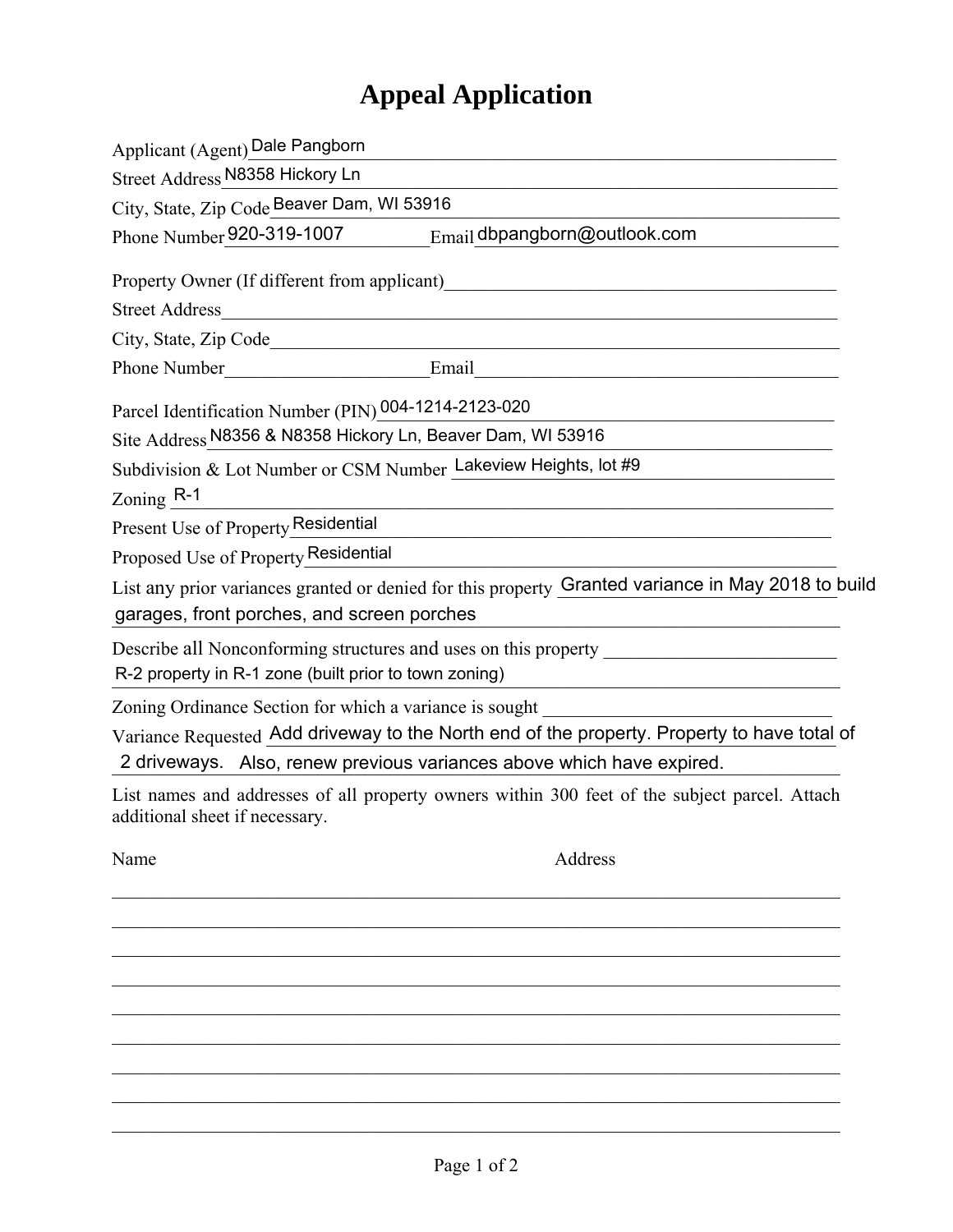Provide justification for the variance. Attach additional sheets if necessary.

In May of 2018, we were granted approval to construct two garages on the property along with two screen porches, and two additions to the front porch. The initial proposal showed the driveways branching off the current single driveway on both the North and South side of the property but we have decided to build only one garage on the North side of the property. The original drive will remain and we want to build a new driveway from Hickory Lane to serve the new garage. garage.

The front porches which were approved in May of 2018 will extend 8 ' from the front of the residence. (see attached plans) and the contract of the contract of the contract of the contract of the contract of the contract of the contract of the contract of the contract of the contract of the contract of the contra

 $\mathcal{L}_\mathcal{L} = \{ \mathcal{L}_\mathcal{L} = \{ \mathcal{L}_\mathcal{L} = \{ \mathcal{L}_\mathcal{L} = \{ \mathcal{L}_\mathcal{L} = \{ \mathcal{L}_\mathcal{L} = \{ \mathcal{L}_\mathcal{L} = \{ \mathcal{L}_\mathcal{L} = \{ \mathcal{L}_\mathcal{L} = \{ \mathcal{L}_\mathcal{L} = \{ \mathcal{L}_\mathcal{L} = \{ \mathcal{L}_\mathcal{L} = \{ \mathcal{L}_\mathcal{L} = \{ \mathcal{L}_\mathcal{L} = \{ \mathcal{L}_\mathcal{$  $\mathcal{L}_\mathcal{L} = \{ \mathcal{L}_\mathcal{L} = \{ \mathcal{L}_\mathcal{L} = \{ \mathcal{L}_\mathcal{L} = \{ \mathcal{L}_\mathcal{L} = \{ \mathcal{L}_\mathcal{L} = \{ \mathcal{L}_\mathcal{L} = \{ \mathcal{L}_\mathcal{L} = \{ \mathcal{L}_\mathcal{L} = \{ \mathcal{L}_\mathcal{L} = \{ \mathcal{L}_\mathcal{L} = \{ \mathcal{L}_\mathcal{L} = \{ \mathcal{L}_\mathcal{L} = \{ \mathcal{L}_\mathcal{L} = \{ \mathcal{L}_\mathcal{$  $\mathcal{L}_\mathcal{L} = \mathcal{L}_\mathcal{L} = \mathcal{L}_\mathcal{L} = \mathcal{L}_\mathcal{L} = \mathcal{L}_\mathcal{L} = \mathcal{L}_\mathcal{L} = \mathcal{L}_\mathcal{L} = \mathcal{L}_\mathcal{L} = \mathcal{L}_\mathcal{L} = \mathcal{L}_\mathcal{L} = \mathcal{L}_\mathcal{L} = \mathcal{L}_\mathcal{L} = \mathcal{L}_\mathcal{L} = \mathcal{L}_\mathcal{L} = \mathcal{L}_\mathcal{L} = \mathcal{L}_\mathcal{L} = \mathcal{L}_\mathcal{L}$  $\mathcal{L}_\mathcal{L} = \mathcal{L}_\mathcal{L} = \mathcal{L}_\mathcal{L} = \mathcal{L}_\mathcal{L} = \mathcal{L}_\mathcal{L} = \mathcal{L}_\mathcal{L} = \mathcal{L}_\mathcal{L} = \mathcal{L}_\mathcal{L} = \mathcal{L}_\mathcal{L} = \mathcal{L}_\mathcal{L} = \mathcal{L}_\mathcal{L} = \mathcal{L}_\mathcal{L} = \mathcal{L}_\mathcal{L} = \mathcal{L}_\mathcal{L} = \mathcal{L}_\mathcal{L} = \mathcal{L}_\mathcal{L} = \mathcal{L}_\mathcal{L}$  $\mathcal{L}_\mathcal{L} = \mathcal{L}_\mathcal{L} = \mathcal{L}_\mathcal{L} = \mathcal{L}_\mathcal{L} = \mathcal{L}_\mathcal{L} = \mathcal{L}_\mathcal{L} = \mathcal{L}_\mathcal{L} = \mathcal{L}_\mathcal{L} = \mathcal{L}_\mathcal{L} = \mathcal{L}_\mathcal{L} = \mathcal{L}_\mathcal{L} = \mathcal{L}_\mathcal{L} = \mathcal{L}_\mathcal{L} = \mathcal{L}_\mathcal{L} = \mathcal{L}_\mathcal{L} = \mathcal{L}_\mathcal{L} = \mathcal{L}_\mathcal{L}$  $\mathcal{L}_\mathcal{L} = \mathcal{L}_\mathcal{L} = \mathcal{L}_\mathcal{L} = \mathcal{L}_\mathcal{L} = \mathcal{L}_\mathcal{L} = \mathcal{L}_\mathcal{L} = \mathcal{L}_\mathcal{L} = \mathcal{L}_\mathcal{L} = \mathcal{L}_\mathcal{L} = \mathcal{L}_\mathcal{L} = \mathcal{L}_\mathcal{L} = \mathcal{L}_\mathcal{L} = \mathcal{L}_\mathcal{L} = \mathcal{L}_\mathcal{L} = \mathcal{L}_\mathcal{L} = \mathcal{L}_\mathcal{L} = \mathcal{L}_\mathcal{L}$ 

### **Certificate**

I hereby certify that I am the owner and/or authorized agent of the property and that all the above statements and attachments submitted are true and correct to the best of my knowledge and belief. I hereby authorize members of the Town of Beaver Dam Board of Appeals to enter the above described property for purposes of obtaining information pertinent to my appeal.

Signature of owner or authorized agent

Date 7/14/2019

Date 7/14/2019 Contact number  $\frac{920-319-1007}{20}$ 

#### **Disposition (For office use only)**

Board of Appeals meeting date:

**The Appeal is (denied/granted/granted in part) subject to the following conditions:** 

Signed \_\_\_\_\_\_\_\_\_\_\_\_\_\_\_\_\_\_\_\_\_\_\_\_\_\_\_\_\_\_\_\_\_\_\_\_\_\_\_ Date \_\_\_\_\_\_\_\_\_\_\_\_\_\_\_\_\_

Land Use Administrator

**\_\_\_\_\_\_\_\_\_\_\_\_\_\_\_\_\_\_\_\_\_\_\_\_\_\_\_\_\_\_\_\_\_\_\_\_\_\_\_\_\_\_\_\_\_\_\_\_\_\_\_\_\_\_\_\_\_\_\_\_\_\_\_\_\_\_\_\_\_\_\_\_\_\_\_\_\_\_ \_\_\_\_\_\_\_\_\_\_\_\_\_\_\_\_\_\_\_\_\_\_\_\_\_\_\_\_\_\_\_\_\_\_\_\_\_\_\_\_\_\_\_\_\_\_\_\_\_\_\_\_\_\_\_\_\_\_\_\_\_\_\_\_\_\_\_\_\_\_\_\_\_\_\_\_\_\_ \_\_\_\_\_\_\_\_\_\_\_\_\_\_\_\_\_\_\_\_\_\_\_\_\_\_\_\_\_\_\_\_\_\_\_\_\_\_\_\_\_\_\_\_\_\_\_\_\_\_\_\_\_\_\_\_\_\_\_\_\_\_\_\_\_\_\_\_\_\_\_\_\_\_\_\_\_\_ \_\_\_\_\_\_\_\_\_\_\_\_\_\_\_\_\_\_\_\_\_\_\_\_\_\_\_\_\_\_\_\_\_\_\_\_\_\_\_\_\_\_\_\_\_\_\_\_\_\_\_\_\_\_\_\_\_\_\_\_\_\_\_\_\_\_\_\_\_\_\_\_\_\_\_\_\_\_**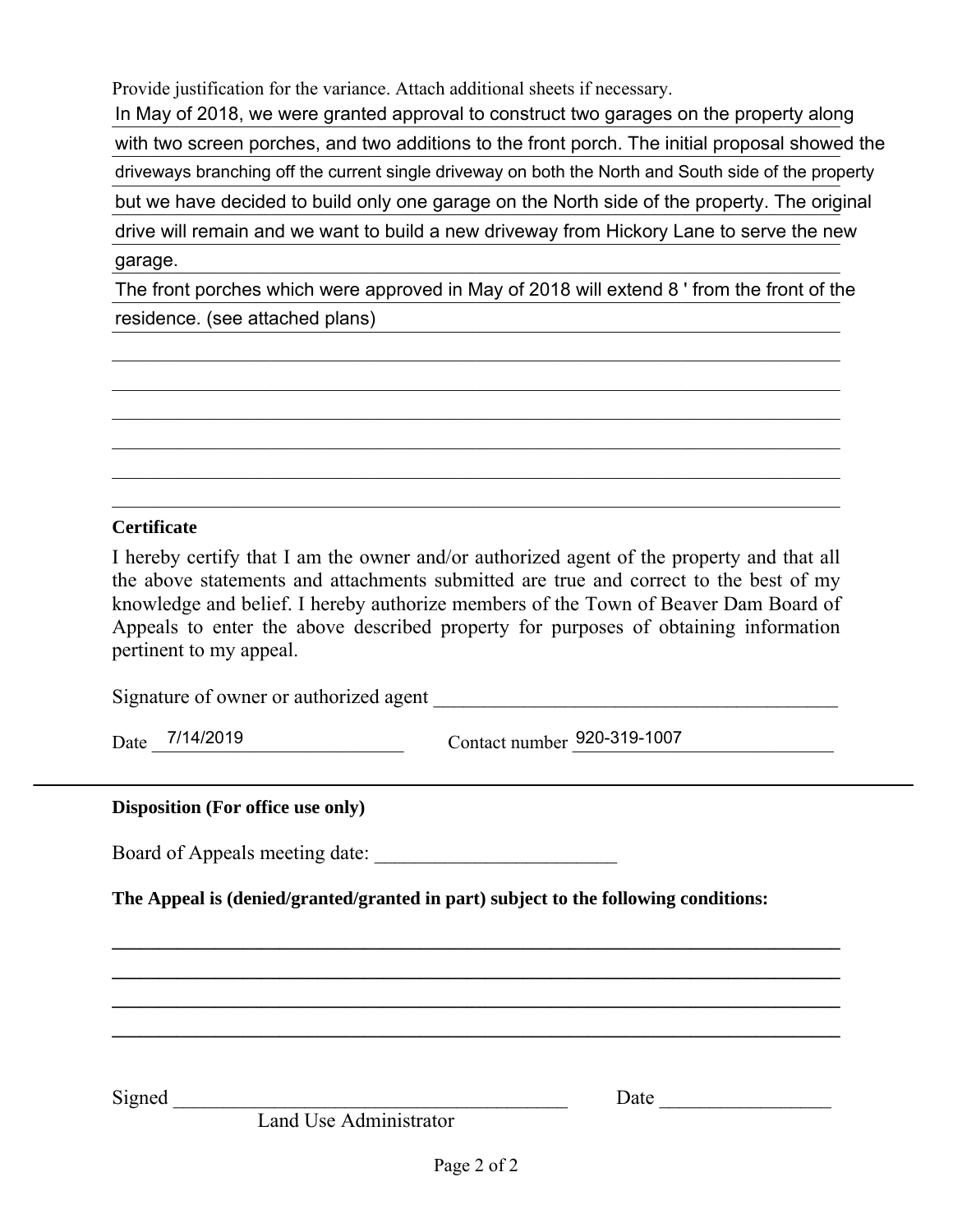Dale Pangborn N8358 Hickory Lane Beaver Dam, WI 53916 July 14, 2019

Dan Prunuske Land Use Administrator Town of Beaver Dam W8540 Cty. Hwy W Beaver Dam, WI 53916

#### Dear Dan Prunuske:

Thank you for working with me over the past few years on this project on Hickory Lane. I appreciate your insight and direction on working with the town on this proposal. To the board of appeals, I appreciate your consideration for this variance and look forward to speaking with you to answer any questions or concerns.

Please allow me to briefly share the context of this project. The land use permit request is for the duplex property located in Lakeview Heights across from the Beaver Dam Country Club on Hwy 33. My understanding is that the duplex was built in 1978 prior to the Town of Beaver Dam zoning the Lakeview Heights subdivision. I understand the zoning was established in 1979 which created an R-1 zone in the lots surrounding this structure. Because the structure is rated R-2, it is a non-conforming structure because of the location in an R-1 zone.

We purchased this property, so my wife and I could care for our parents. My mother and my mother-in-law live at N8356 Hickory Lane and my wife and I live next door at N8358 Hickory Lane. This is a unique situation, but my wife and I have committed to being close to our parents, so we can care for them when needed.

The reason we want to add the garage focuses on providing a suitable location for parking for my elderly mother who is now 82 and continues to drive each day. In addition, my mother-in-law is 79 of age and she works each day in town. The winter weather causes difficulty for them to access their cars and having a garage will assist in allowing them to safely access their cars and protect them from the elements. In addition, the garage on our side of the house will allow vehicles to be out of sight and protected from the elements and allow additional work and storage space.

Currently, each of us (4) park in front of the home which barely provides space for four vehicles. We would like to improve the visual representation the structure makes in the neighborhood by keeping the vehicles behind closed doors.

The front porches are intended to provide some architectural relief to the long roofline of the structure. The porches will contain similar architectural elements as the garages so there will be a cohesive visual representation viewable from the street, thereby increasing the overall appeal of the property. The screen porches will provide my family the opportunity to enjoy the warmer seasons without pests. Currently, my mother does not enjoy sitting outside because of the bugs. I'm hopeful I can accommodate her by providing a screened porch for her and others.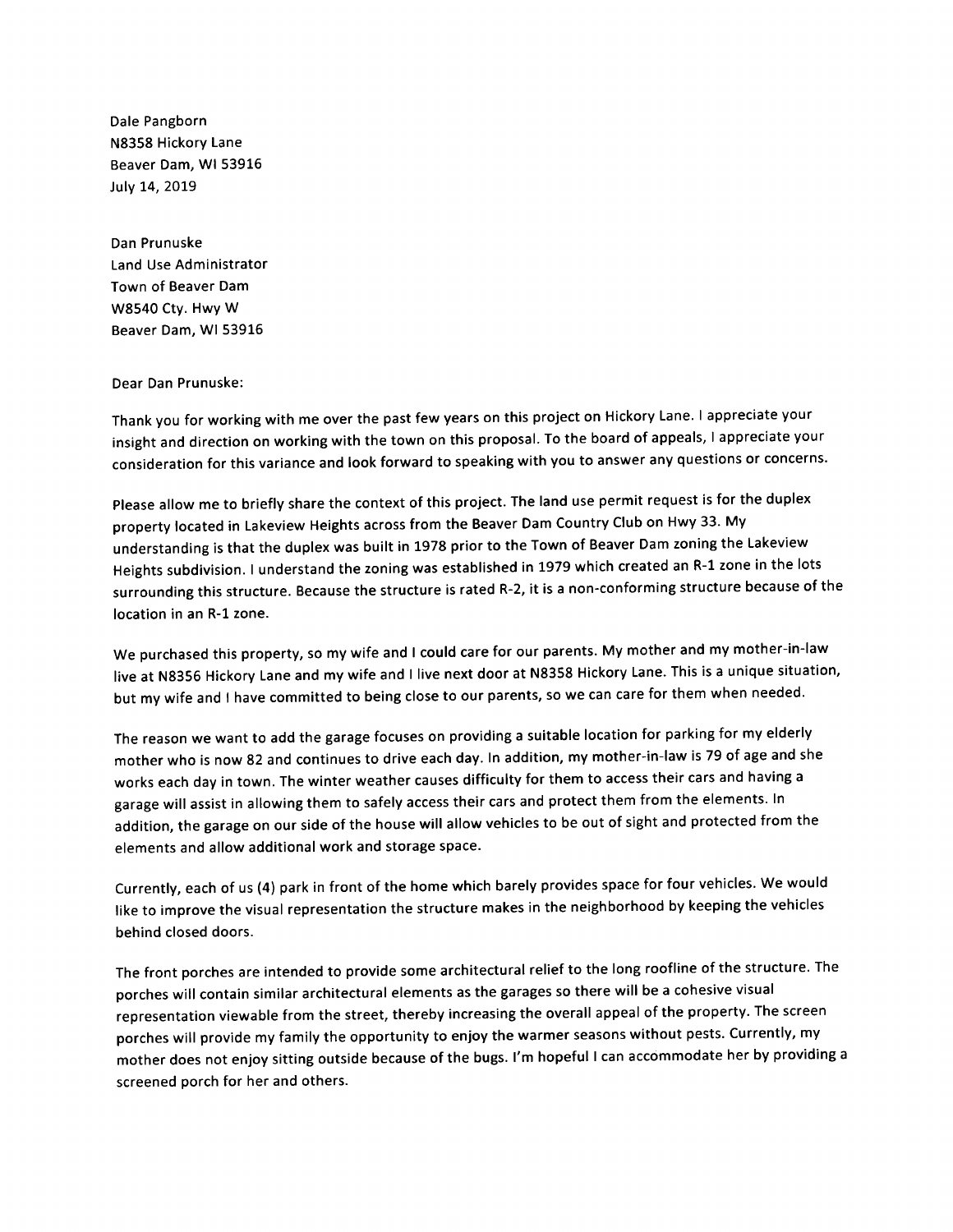Dan Prunuske July 14, 2019 Page 2

This letter is intended to convey the overall scope of the project and I will follow-up with a more detailed site plan and visual representation for the appeal committee. We would like to make the following improvements to the property:

- (1) double car garages with workshop (approx. 22'x40')
- (2) 8' extensions to the covered front porch with dormer
- (2) screened deck porches to the rear of the home (approximately 12x20')

The location of detached garage will be within the required setbacks from utility easements, property lines, as well as from the required 10' minimum setback from the existing main home structure. All work including all trades such as electrical and plumbing will be performed according to local and state laws and applicable codes.

I have provided a visual representation of the property along with a potential representation of the changes.

Thank you again for your time and consideration on this project.

Sincerely,

Dale Pangborn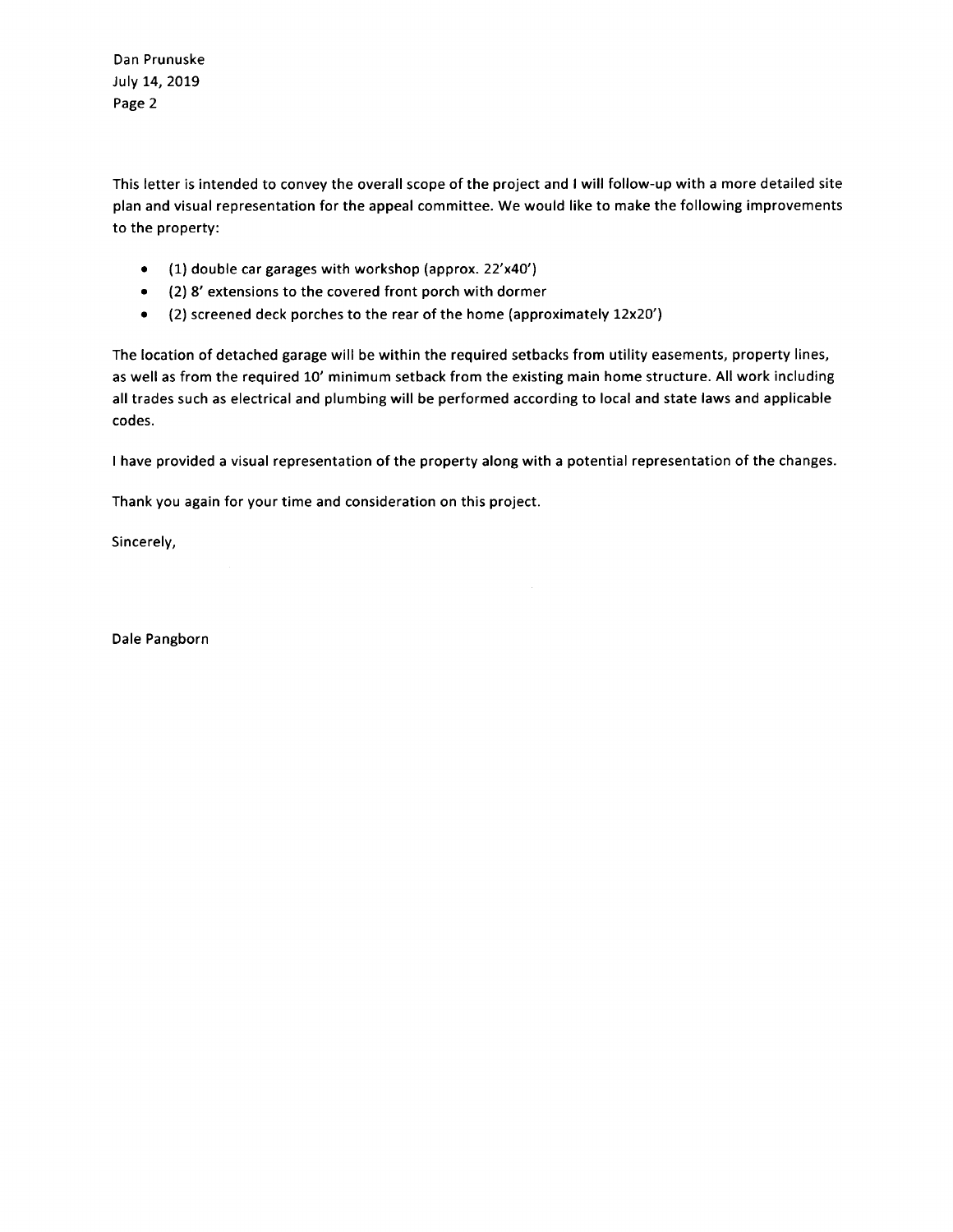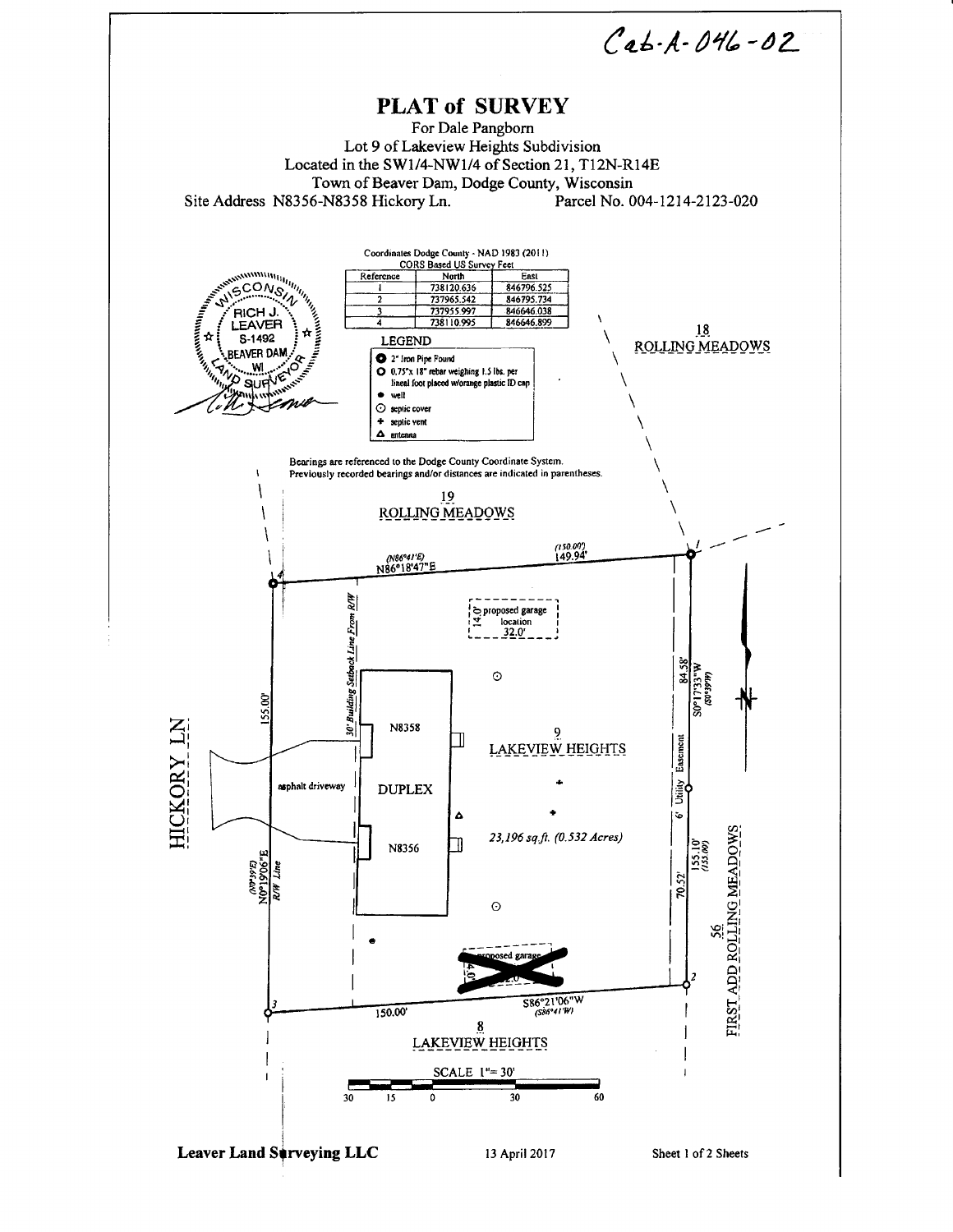